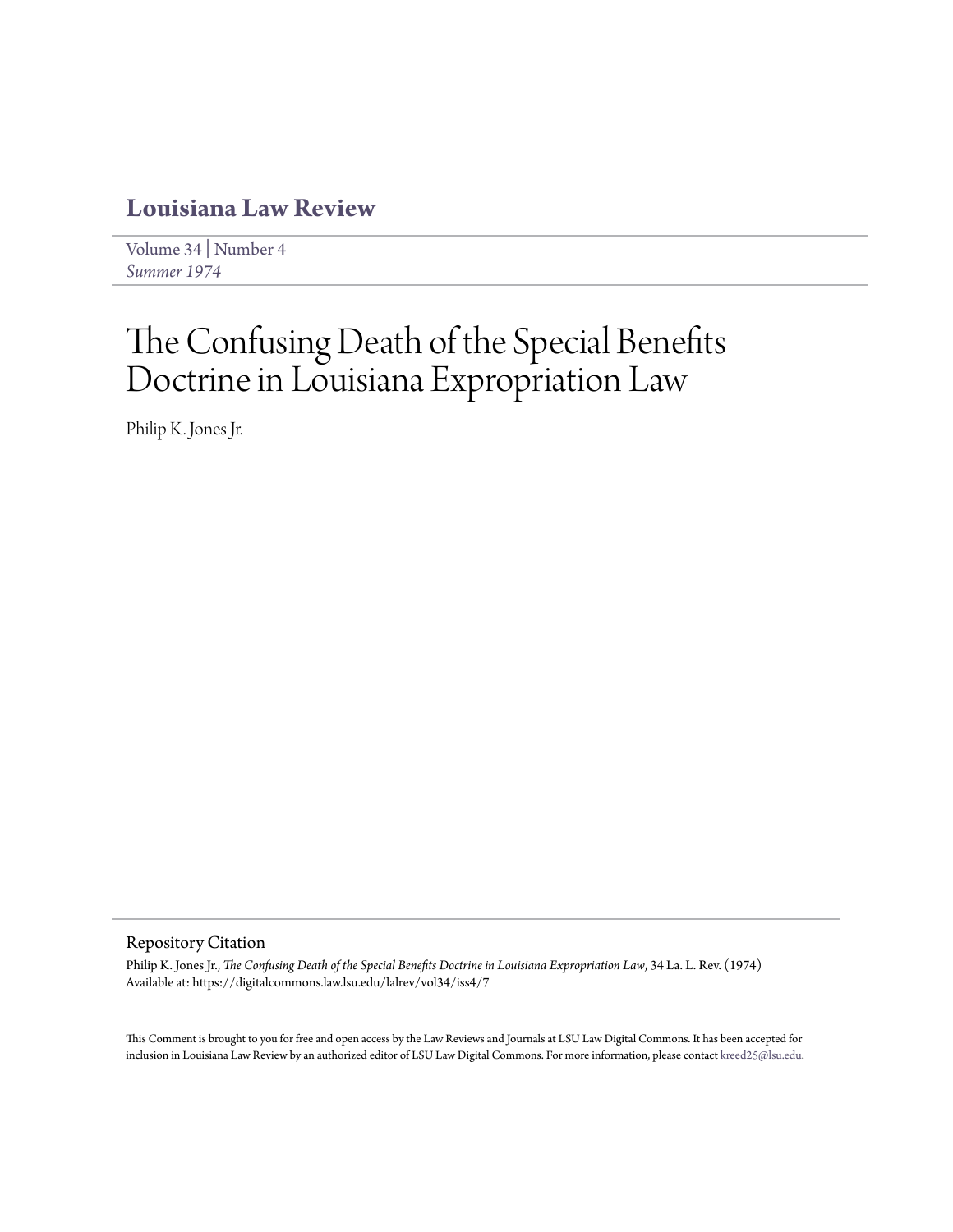### THE CONFUSING DEATH OF THE SPECIAL BENEFITS DOCTRINE IN LOUISIANA EXPROPRIATION LAW

The exercise by the state of Louisiana of its inherent power of expropriation is restricted only by the federal and state constitutions.' The Louisiana constitution of 1921, which imposes a greater duty of just compensation than the federal constitution, provides that a landowner shall be compensated for the land actually taken *and* the damages sustained by the remainder as a result of the taking *(i.e.,* severance damages).2 In determining the total compensation for the expropriated land, Louisiana has statutorily denied the consideration of any *benefit* which the remaining land may have experienced from the project.<sup>3</sup> However, Louisiana courts have recognized the rule

Article **1,** Section 4 of the newly adopted Louisiana constitution (effective January **1,** 1975) provides: "Every person has the right to acquire, own, control, use, enjoy, protect, and dispose of private property. This right is subject to reasonable statutory restrictions and the reasonable exercise of the police power.

"Property shall not be taken or damaged by the state or its political subdivisions except for public purposes and with just compensation paid to the owner or into court for his benefit. Property shall not be taken or damaged by any private entity authorized by law to expropriate, except for a public and necessary purpose and with just compensation paid to the owner; in such proceedings, whether the purpose is public and necessary shall be a judicial question. In every expropriation, a party has the right to trial by jury to determine compensation, and the owner shall be compensated to the full extent of his loss. No business enterprise or any of its assets shall be taken for the purpose of operating that enterprise or halting competition with a government enterprise. However, a municipality may expropriate a utility within its jurisdiction. Personal effects, other than contraband, shall never be taken.

"This Section shall not apply to appropriation of property necessary for levee and levee drainage purposes."

**3. LA.** R.S. 19:9 (1950): "In estimating the value of the property to be expropriated, the basis of assessment shall be the value which the property possessed before the contemplated improvement was proposed, without deducting therefrom any amount for the benefit derived by the owner from the contemplated improvement or work."

*See also* **LA.** CIv. **CODE** art. 2633 (which states the identical formula).

<sup>1.</sup> The United States Constitution's requirement in the fifth and fourteenth amendments that private property not be taken unless just compensation is paid has been interpreted in *Bauman v. Ross,* 167 U.S. 548, 574 (1897): "The just compensation required by the Constitution to be made to the owner is to be measured by the loss caused to him by the appropriation. He is entitled to receive the value of what he has been deprived of, and no more."

<sup>2.</sup> **LA.** CONST. art. I, § 2. "No person shall be deprived of life, liberty, or property except by due process of law. Except as otherwise provided in this constitution, private property shall not be taken *or damaged* except for public purposes and after just and adequate compensation is paid." (Emphasis added.) For a detailed discussion of this requirement see Comment, 26 **LA.** L. REV. 91 (1965); Comment, 19 **LA.** L. REV. 491 (1959).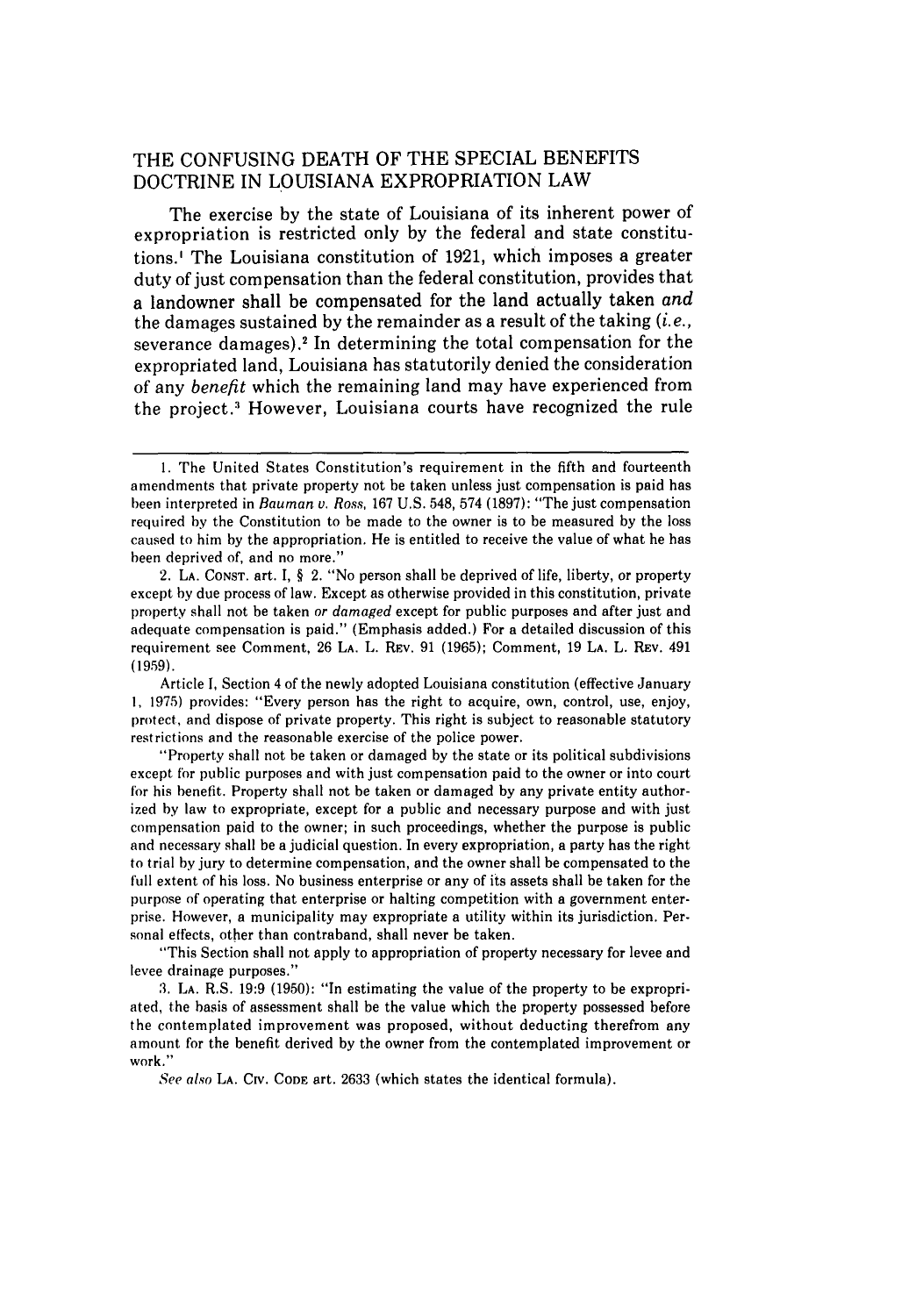adopted by other states that certain benefits which accrue to the remaining land should be considered in determining the net amount of compensation due for severance damages.' Louisiana courts have also adopted the distinction that the expropriating authority is entitled to an offset for "special" benefits but not for "general" benefits in the computation of severance damages.<sup>5</sup> The application of this distinction has been recognized as one of the most complex and difficult problems of expropriation law.'

#### *The "Special Benefits" Doctrine*

The "special benefits" doctrine in Louisiana was definitively stated in 1941 by the Louisiana supreme court in *Louisiana Highway Commission v. Grey:7*

The benefits or advantages, if any, which may result from the construction of the work are either general or special. General benefits are those which are shared alike by all property owners in the neighborhood or community. Such damage as a property owner may sustain as a result of the construction and use of a public work cannot be offset by these general benefits **...**

The rule is different as to peculiar or special benefits or those affecting a particular estate by reason of its direct relationship to the improvement. If, as a result of constructing a new work, the remaining land or part of it is left fronting on a road or street and the land fronting the road or street is more desirable and more valuable because of the frontage, the advantage thus gained is a special or peculiar benefit, and damages to the remaining property may be offset by such benefits.'

*<sup>4.</sup> See* Louisiana Hwy. Comm'n v. Hoell, 174 La. 302, 140 So. 485 (1932) (and cases cited therein). For a complete annotation of the various nuances of the doctrine of ollset, see Annot., 13 A.L.R.3d 1149 (1967) (which supersedes Annot., 145 A.L.R. 7 (1943) for highway condemnation cases). *See* also *Recognition* of *Benefits* to *Remainder Property* in *Highway* Valuation Cases, Report No. 88, **NATIONAL** COOPERATIVE **HIGH-**WAY RESEARCH PROGRAM (1970).

**<sup>5.</sup>** See, e.g., Louisiana *Hwy. Comm'n v. Hoell,* 174 La. 302, 306, 140 So. 485, 486 (19:2), which specifically held that general benefits could not be offset against severance damages. Its definition of "general" as the "benefit or advantage that might result generally to all of the owners of lands adjacent to or in the vicinity of the highway" was replaced by a more specific one in *Louisiana Hwy. Comm'n v. Grey,* <sup>197</sup> La. 942, 2 So. 2d 654 (1941).

<sup>6.</sup> **DAKIN AND KLEIN, EMINENT** DOMAIN **IN LOUISIANA** 86-87 (1970); 3 NICHOLS, THE IAW **OF** EMINENT **DOMAIN** § 8.62 (1965); Gleaves, *Special Benefits in Eminent Domain: Phantom of the Opera,* 40 **CALIF. ST.** B.J. 245 (1965); Haar and Hering, *The Determinatin* of *Benefits* in *Land Acquisition,* 51 **CALIF.** L. **REV.** 833 (1963).

<sup>7.</sup> 197 La. 942, 2 So. 2d 654 (1941).

<sup>8.</sup> *Id.* at 961-62, 2 So. 2d at 660-61.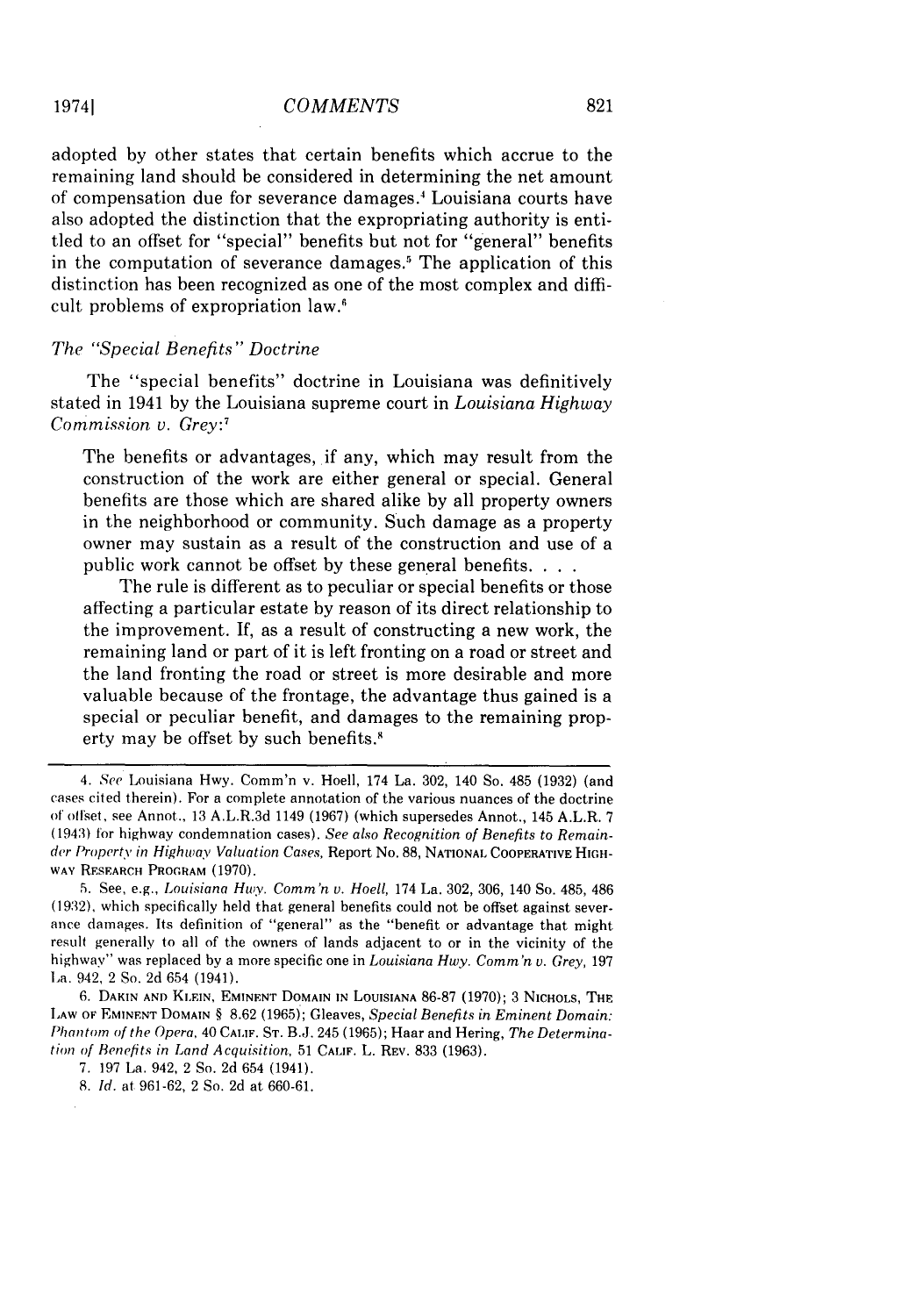In *Grey* the remaining rural farm tract was found to have suffered severance damages by the partial taking for the construction of a new highway. However, these damages were found to be offset by the enhanced value of the remaining property now available as building lots fronting the new highway; the court found that this increased value was a special benefit not shared by the community generally.<sup>9</sup>

In defining the term "special," the Louisiana supreme court relied on *United States v. River Rouge Improvement Co.,* **"** in which the United States Supreme Court applied a federal statute" specifically requiring an offset of special benefits against severance damages and compensation for land actually taken. In *River Rouge* the Supreme Court found that all the riparian owners along the river subject to the project experienced special benefits which entitled the Government to an offset.'2 The existence of special benefits was not affected by the fact that all property in the area served by the river benefited generally from the increased river activity,<sup>13</sup> nor by the fact that more than one piece of property experienced a special benefit." Therefore, the

**I1.** 33 U.S.C. § 595 (1970) (originally enacted as Act of July 18, 1918, c. 155, § 6, 40 Stat. 911). For a discussion of the statute and its recent application see Kaskell, The Prohlems of the Owner in Federal *Condemnation,* 27 LA. L. REv. 43 (1966).

12. The case involved the claims of fifteen riparian landowners whose land had been partially taken for the straightening and deepening of the River Rouge.

13. In *United States v. River Rouge Imp. Co.,* 269 U.S. 411, 415-16 (1926), the United States Supreme Court applied the following reasoning which was quoted and adopted by *Gre':* "We are of the opinion that an increase in the value of the remaining portion of any parcel of land caused by its frontage on the widened river, carrying a right of immediate access to and use of the improved stream, would constitute a special and direct benefit within the meaning of the statute, as distinguished from a benefit common to all lands in the vicinity, although the remaining portions of other riparian parcels would be similarly benefited. This is in accordance with the rule recognized by this court and established by the weight of authority in the state courts in reference to special benefits to lands abutting upon a new or widened street." (Citations omitted.)

14. The Louisiana supreme court declared that the fact that other property enjoyed the same benefit would not destroy the benefit's special nature. The court quoted the Massachusetts supreme judicial court in *Allen v. Charlestown,* 109 Mass. 243, 246 (1872), which was also quoted by the United States Supreme Court in *River Rouge,* 269 U.S. at, 416.

"The benefit is not the less direct and special to the land of the petitioner, because other estates upon the same street are benefited in a similar manner. The kind of henefit, which is not allowed to be estimated for the purpose of such deduction, is that which comes from sharing in the common advantage and conveniences of increased public facilities, and the general advance in value of real estate in the vicinity by

*<sup>9.</sup> Id.* at 960, 2 So. 2d at 660. The supreme court confronted the same factual situation as in Grey' and again found special benefits in *State, Dept. of Hwys. v.* Cooper. 213 La. 1016, 36 So. 2d 22 (1948).

<sup>10. 269</sup> U.S. 411 (1926).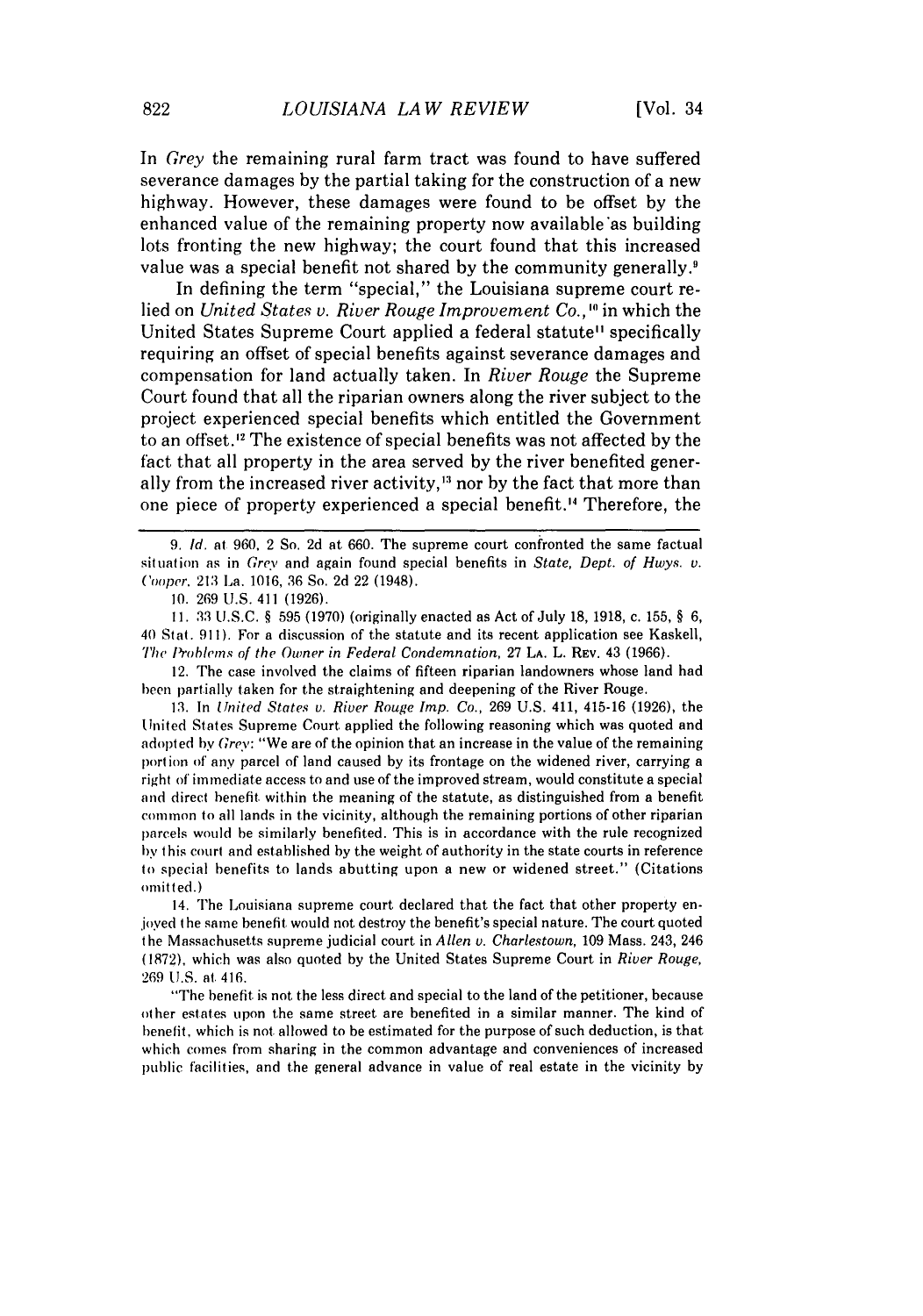court in *Grey* specifically rejected defendant's contention that the enjoyment of the same benefit by other frontage owners transformed a special benefit into a general benefit."<sup>5</sup>

In *Grey* the term "special" was given an expansive meaning which included all increases in property value except those shared by the *entire* community or vicinity.<sup>16</sup> General and special benefits were not considered to be mutually exclusive. The problem was to categorize the myriad of benefits caused by a single public improvement and then to place a proper valuation on those determined to be special. Those additional benefits (increases in value), not shared by the community at large, would then be set off against severance damages in determining the amount of compensation, if any, due the landowner.

#### *Recent Jurisprudence*

#### *Characterization of the Benefits*

Subsequent to *Grey,* and until recently, it could "be fairly stated that there is a presumption of special benefits in any taking for a road or highway project."<sup>17</sup> However, an analysis of recent cases which

reason thereof. . . . The advantages of more convenient access to the particular lot of land in question, and of having a front upon a more desirable avenue, are direct benefits to that lot, giving it increased value in itself. It may be the same, in greater or less degree, with each and every lot of land upon the same street. But such advantages are direct and special to each lot. They are in no proper sense common because there are several estates, or many even, that are similarly benefited. Louisiana Hwy. Cornm'n. v. Grey, 197 La. 942, 963, 2 So. 2d 654, 661 (1941).

15. The court stated the defendant's argument to be "that, because other lands which front on the highway will be benefited, the benefits to the defendant's land are not special, but general." Judge Odom replied, "[Defendant's] counsel are mistaken." Louisiana Hwy. Comm'n v. Grey, 197 La. 942, 963, 2 So. 2d 654, 661 (1941).

16. *Id.* at 964, 2 So. 2d at 661. citing with approval, *Wilson v. Greenville County,* **110** S.C. 321, 325-26, 96 S.E. 301, 303 (1918), where the South Carolina supreme court stated the rule to be as follows: "The benefits derived from such improvements are classed as general and special. The general are such as are enjoyed by all people in the community. The special are such as are peculiar to one or more persons by reason of the more favorable location of their lands with reference to the highway. Those who own land immediately on a highway derive advantages which are not shared by others in the same community. These special benefits usually find concrete expression in a comparatively greater increase in the value of such lands, though they may not be, and often are not, the only special benefit which they enjoy. But certainly, to the extent that the benefits accruing to those who own lands on the highway exceed those of their neighbors whose lands are off the highway, they are special. **A** benefit that is limited in enjoyment to one or more persons is special to him or them. Therefore the fact that all persons who own land adjacent to the road enjoy special benefits does not make such benefits general."

17. **DAKIN AND KLEIN, EMINENT** DOMAIN **IN** LouISIANA 86-87 (1970). The authors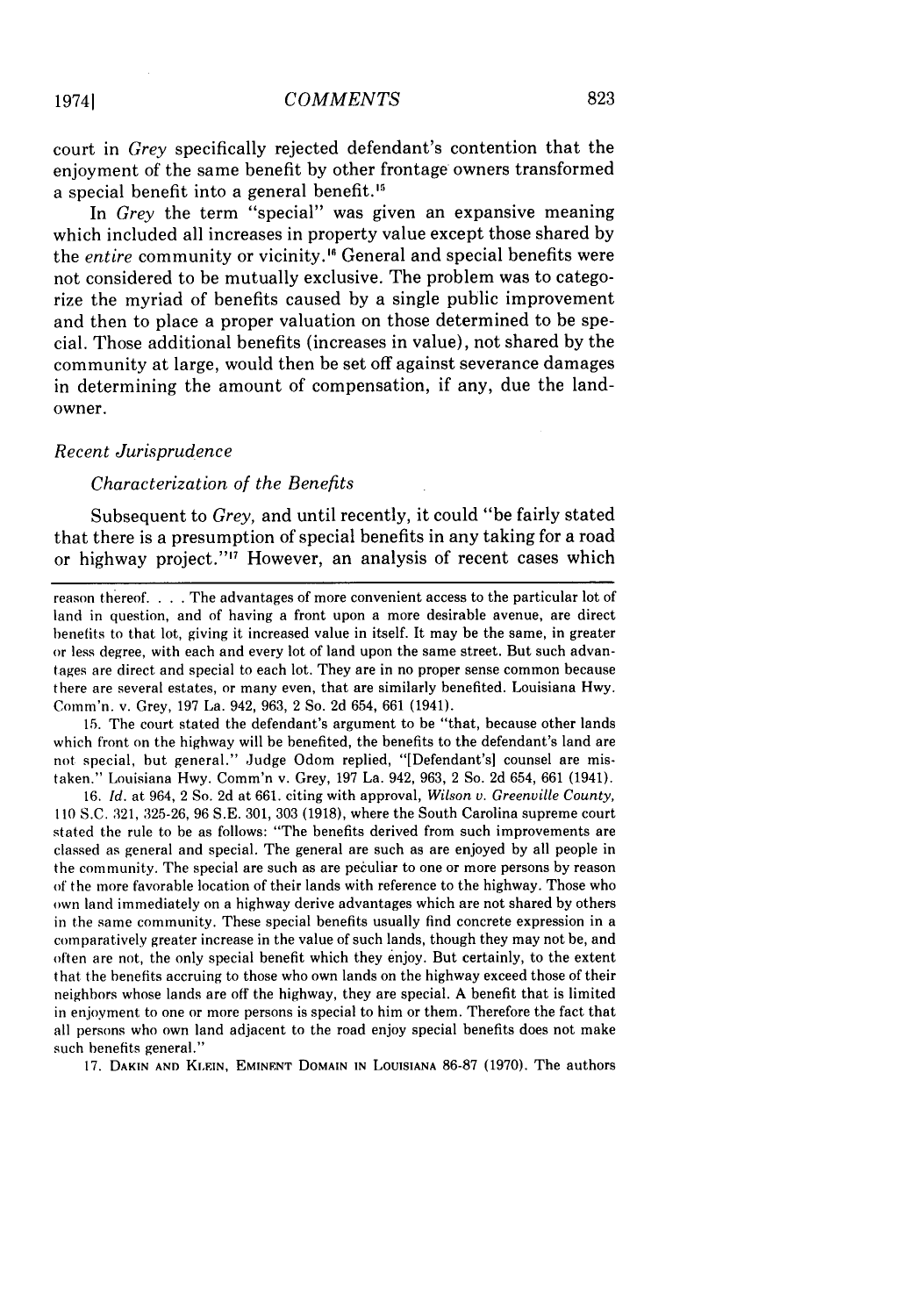involve the claim of special benefits to remaining land located on an interstate highway interchange evidences a departure from this presumption and seriously questions the entire doctrine of special benefits.'5 For example, in *State, Department of Highways v. Martin,"* the Third Circuit stated:

The courts, in this state and elsewhere, are virtually unanimous in holding that where the improvement benefits the community as a whole it is general; and where it benefits an individual it is special. The courts are divided when the problem falls into the area of benefit to the neighborhood which is what we have here.<sup>2</sup>

This is an unfortunate over-simplification of the Louisiana rule.<sup>21</sup> All public improvements are intended in varying degrees to benefit the community, neighborhood and contiguous property. The court's analysis incorrectly implies that a general benefit excludes the existence of a special benefit. The issue is not the nature and extent of the total improvement caused by the project, but rather the extent to which the remainder property's benefits exceed those of the com-

suggest the following distinction: "Perhaps the most satisfactory distinction between general and special benefits describes general benefits as those which arise from the fulfillment of the public object which justified the taking and special benefits as those which arise from the peculiar relationship of the land in question to the public improvement.

"This does not mean, however, that a benefit is disqualified as special merely because a like benefit is enjoyed by many other tracts contiguous to the same improvement. A defendant landowner cannot successfully argue that since other lands fronting on a highway will be benefited, the benefits to his land are general. The advantages may be the same in greater or less degree for every tract of ground, but such advantages to each are direct and special."

**18.** All the cases discussed were initiated by the State Highway Department under the Quick Taking Statutes. **LA.** R.S. 48:451-60 (1950).

19. 219 So. 2d 548 (La. App. 3d Cir. 1969). The subject property was located on the northeast quadrant of the interchange of Interstate 10 and Louisiana Route 725 about one and one-half miles north of Lafayette.

20. *Id.* at 550.

21. According to 3 NICHOLS, THE LAW OF EMINENT DOMAIN § 8.6202 (1965), there are three natural classes of benefits arising from a public improvement. However in section 8.6203 Nichols states: "In cases arising out of the exercise of the power of eminent domain the natural classification set out in the proceeding section [§8.62021 is not adopted and benefits are arbitrarily divided into two classes, general and special, the special benefits including the peculiar benefits and to some extent the local ones."

Additionally, the court in *Martin* states that "Like most general rules, which sound both wise and simple when bandied about in purely philosophical or academic circles, the rub comes when the principle is dropped into the crucible of specifics, towit: Who gets, or keeps, the money?" 219 So. 2d at 550. While the rule of setoff is concededly vague, there is no need to compound the confusion by introducing a balancing test of interests.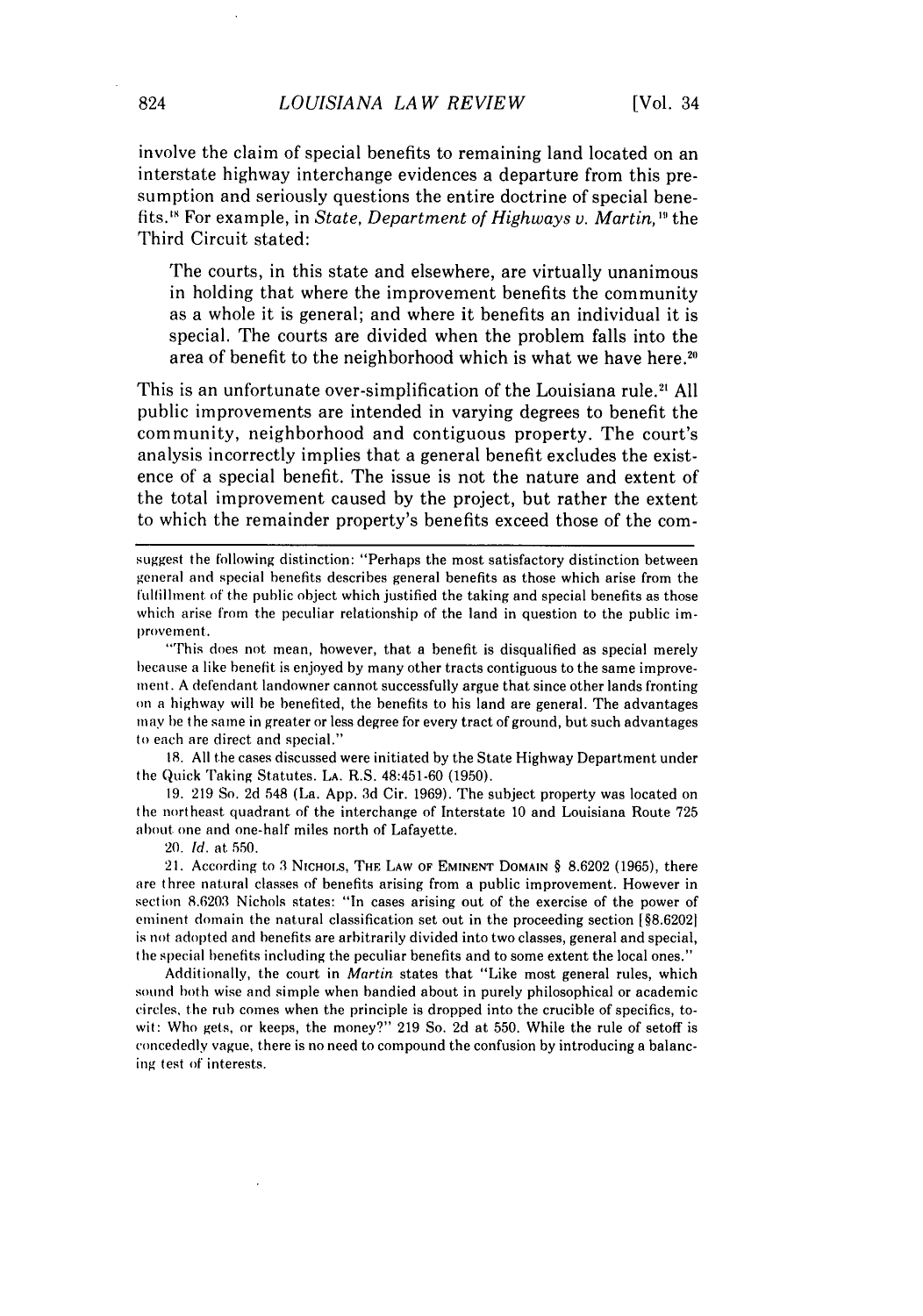munity at large. The project *(i.e.,* the improvement) does not have one "benefit" which can be characterized as either general or special; therefore, the court must look at the property and determine the relationship of its benefits to those of the community or general area.<sup>22</sup> The fact that the general area experienced a rise in value does not determine the nature of all the benefits to the subject land; in most instances the project will enhance the value of all the land in the area and produce general benefits.<sup>23</sup> The court's task is then to determine how the specific piece of property has benefited in excess of other property in the economic region.

In contrast to *Martin* the Third Circuit in *State, Department of* Highways v. William T. Burton Industries, Inc.<sup>24</sup> recognized that all property within a reasonable distance of the interchange and highway would appreciate in value, but that this fact alone would not affect the determination of special benefits. In *Burton* the state attempted to prove through the use of comparable sales at other interchanges, that the remainder property would increase in value to a greater extent than neighboring land and thus receive a special benefit from the project. In rejecting the state's claim of special benefits, the court seemed to aggregate certain factors<sup>25</sup> which would indicate special benefits and other factors which would be useful in the proper application of the comparable sale technique to show increased value in relation to neighboring land, which is a special benefit in itself. It is

23. *See, e.g.,* United States v. River Rouge Imp. Co., 269 U.S. 411 (1926) (improvement of a river); McCoy v. Union Elev. R.R., 247 U.S. 354 (1918) (effect of construction of intra-city railroad. Merchant's premises were found to have been specially benefited by the construction of the Chicago Loop).

24. 219 So. 2d 837 (La. App. 3d Cir. 1969). This Interstate 10 interchange was located four miles from Lake Charles at Chloe.

25. *Id.* at 843. In its evaluation of the state's claim of special benefits, the court listed six factors to be considered in determining the relationship of the property to the project: (1) the volume of traffic, both from the Interstate and the cross highway; (2) the position of the remainder with regard to being the most available for motorists leaving the expressway; (3) the visibility of the property to expressway motorists before they reach the exit ramp; (4) readiness of access to and from the expressway and the entrance ramp; (5) the location of the interchange with regard to population centers; and (6) competing sites at the same or nearby interchange.

<sup>22.</sup> It can be seen, that in weighing the evidence in *Martin,* the court indulged in a *non sequitur* when it said: "The evidence shows that all of the land in the area of the new interchange gained in value as a result of its projected location. However, this gain in value was general as to all land in the area, whether or not part of the tract was taken for the new improvement. The preponderance of the evidence supports the trial court's determination that the increase in value of the subject tract was a general benefit, and thus not available as an offset against severance damages." Louisiana Dept. of Hwys. v. Martin, 219 So. 2d 548, 550 (La. App. 3d Cir. 1969).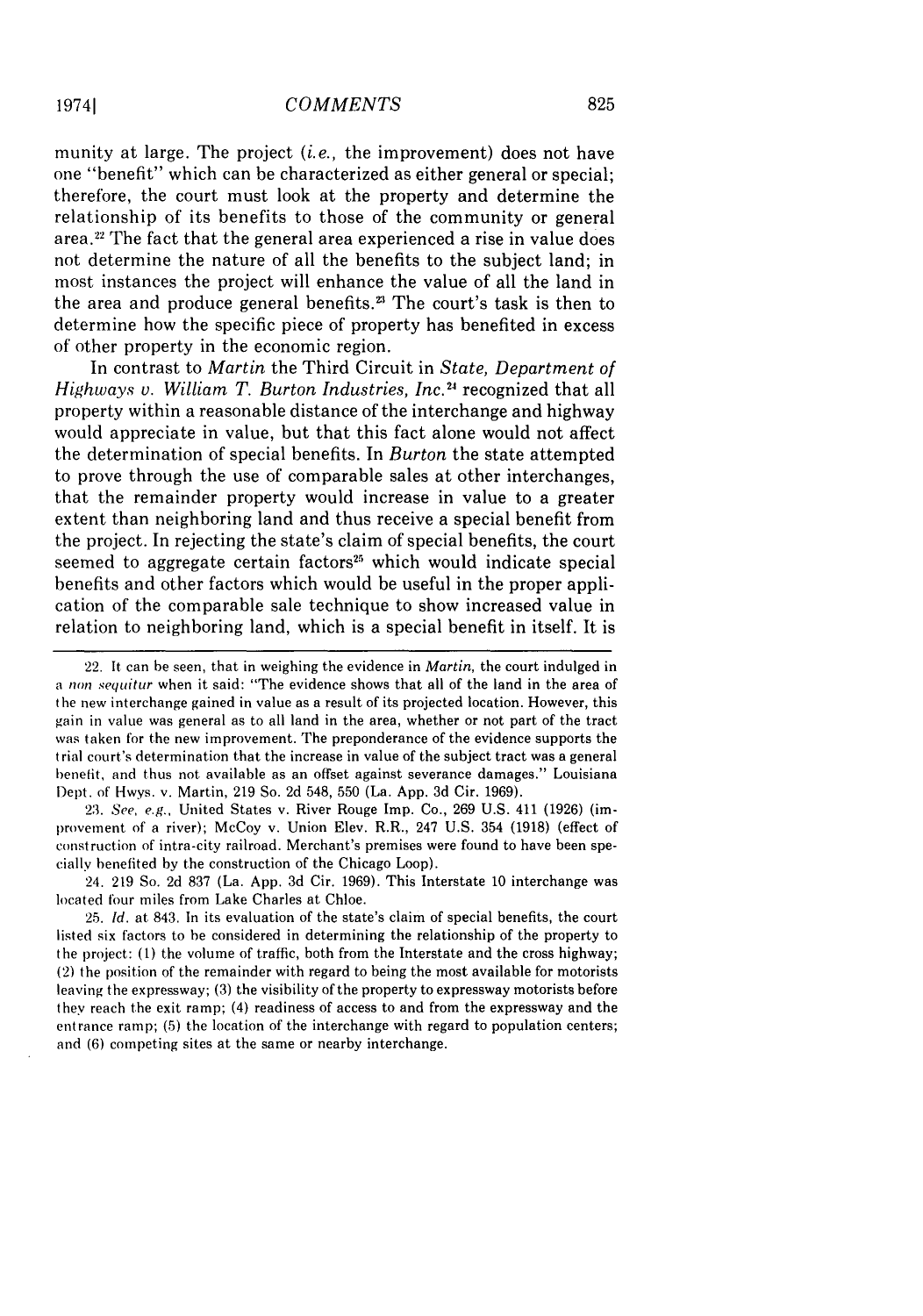not clear<sup>26</sup> however whether the court rejected the state's comparable sales or found no increase in value. It is preferable to read the court's opinion as rejecting, as not comparable, those sales offered by the state in order to avoid the conclusion that each interchange property is to be compared to property at other interchanges and not with the neighboring land. Such a reading would allow *Burton* to be consistent with *Grey* which clearly held that special benefits were to be determined by the subject land's benefits *vis-a-vis* land within the neighboring vicinity.

#### *Increase of Remainder's Value as a Benefit*

The use of increases in fair market value as a reflection of special benefits was at issue before the First Circuit in *State, Department of Highways v. Mayer*<sup>27</sup> where the effect of a possible zoning change was considered in relation to the value of the remaining land. Following the precedent of *City of Monroe v. Natasi*,<sup>28</sup> the court held that the

27. 257 So. 2d 723 (La. App. 1st Cir. 1971), *cert. denied* 261 La. 460, 259 So. 2d **913** (1972). This land occupied three quadrants of the interchange of Interstate 10 and the Acadian Thruway, a major four lane north-south artery in Baton Rouge.

28. 175 So. 2d 681 (La. App. 2d Cir. 1965). *See also* City of Monroe v. Carso, 179 So. 2d 696 (La. App. 2d Cir. 1965) (which also followed the rationale enunciated by United States v. Meadow Brook Club, 259 F.2d 41 (2d Cir. 1958).

The use of zoning changes to determine highest and best use is consistent with recent California jurisprudence. See People v. Donovan, 57 Cal. 2d 346, 19 Cal. Rptr. 473, 369 P.2d 1 (1962): "Where there is a reasonable probability that zoning restrictions will be altered in the near future, the jury should consider not only those uses currently permitted, but also other uses to which the property could be devoted in the event of such a change. [Citations omitted.] The jury is entitled to and should consider those factors which a buyer would take into consideration in arriving at a fair market value, were he contemplating a purchase of the property [Citations omitted.] and it is manifest that plausible and probable changes in the character of the neighborhood and in zoning restrictions in an area constitute such factors." *Id.* at 352, **19** Cal. Rptr. at 476, 369 P.2d at 4. A lower California appellate court applied the above rule to partial takings when it reasoned: "Since a reasonable probability of rezoning may be taken into consideration in fixing present market value of property taken [Citation omitted.I, it would seem that such probability of rezoning might also be taken into consideration in determining the matter of special benefits." People v. Hurd, 205 Cal. App. 2d 16, 22, 23 Cal. Rptr. 67, 70 (1962). The court found no error in permitting plaintiff's expert testimony of the probability of a zoning change as a result of the construction. For a discussion of these cases see Gleves, *Special Benefits in Eminent Domain: Phantom of the Opera,* 40 **CAL. ST.** B.J. 245, 253 (1965).

<sup>26.</sup> For example, the court after listing these factors said, "In most of these aspects, the subject property was deficient, as compared with the properties relied upon by the Department as comparable," but concluded, "the evidence indicates that commercial development will more likely take place at interchanges with more favorable attributes, and that the present quadrant-remainder has received no appreciation in value because of its location near the present interchange." *Id.* at 843-44.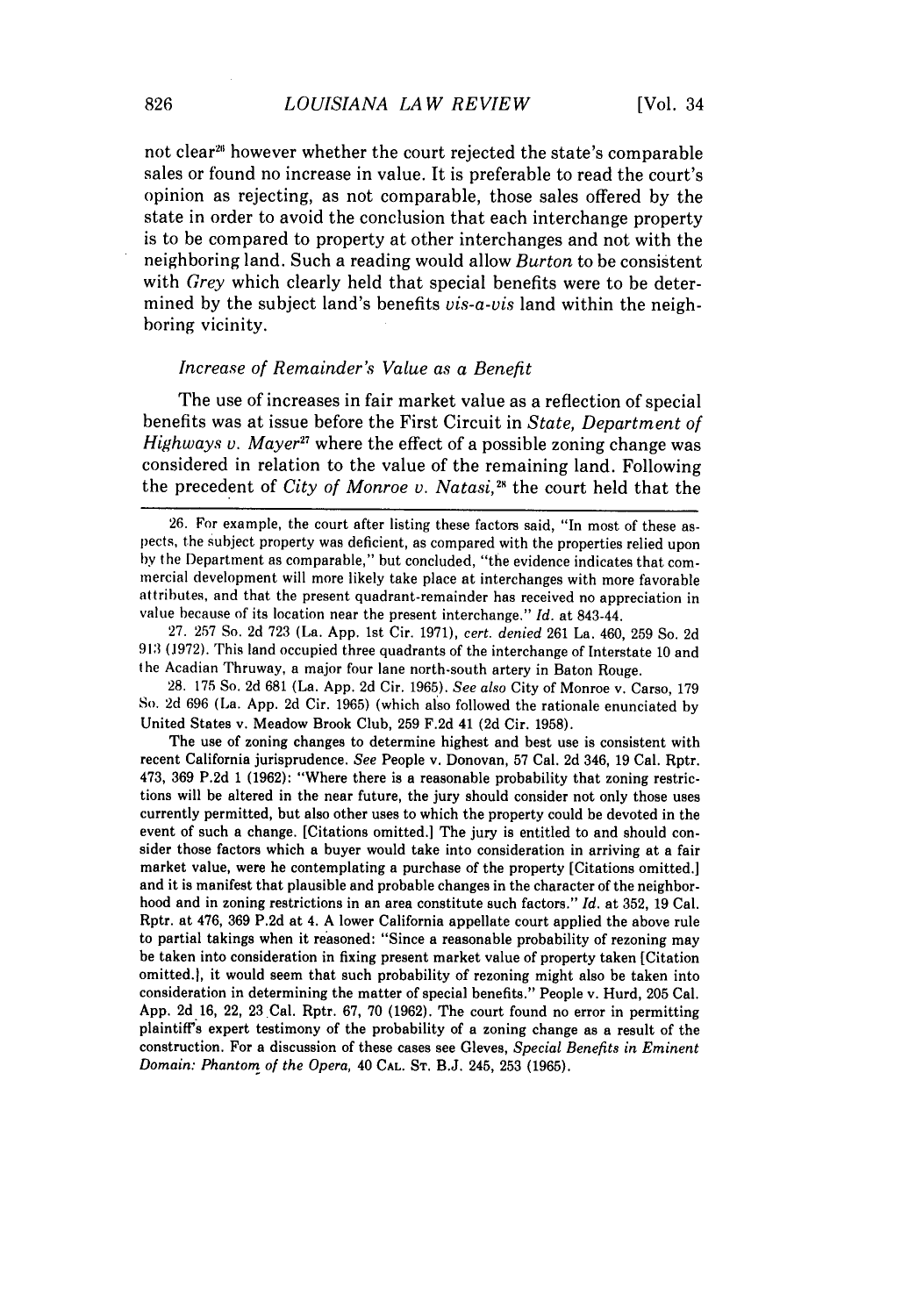reasonable possibility of a zoning change for purpose of determining the "highest and best use" must be shown to have existed *at the time of taking and that the zoning change had to be the result of the project.* In so holding, the court failed to differentiate between *Natasi* which involved valuation of the expropriated land which is determined at time of taking, $2<sup>n</sup>$  and severance damages which must be determined at the time of trial.<sup>30</sup> Similarly, special benefits should be computed at the time of trial after consideration of the reasonable possibility of a zoning change *at the time of trial* which would more clearly reflect the effect of the improvement on the remainder. This must be the method to avoid the unacceptable result of having severance damages computed on a different basis than correlative special benefits; otherwise, it would be permissible for the defendant to claim severance damages based upon the reasonable possibility of commercial use while calculating special benefits according to residential  $use.$ <sup>31</sup>

The requirement by *Mayer* that for a reasonable possibility of a

29. LA. R.S. 48:453 (Supp. 1954): "The market value is determined as in general expropriation suits but as of the time the estimated compensation was deposited in the registry **of** the court.

"Damage to the remainder of the property is determined as of the date of the trial.

"In either case the defendant has the burden of proving his claim."

30. The court's position is found in the following passages: "The Department's request for a remand to show a rezoning of the subject property to Commercial classification following the time of trial must be denied. We believe the legislature has wisely and properly restricted proof of damages in these cases to such reasonable possibilities as exist at. the time of taking, as reflected by the circumstances existing at the time of trial. We find the evidence preponderates in favor of the conclusion that the zoning change to A-4 which occurred following the taking in this instance cannot be attributed to the construction of the expressway and interchange, but rather that such change resulted from circumstances independently of the taking and construction involved herein." Louisiana, Dept. of Hwys. v. Mayer, 257 So. 2d 723, 740 (La. App. 1st Cir. 1971). Later the court stated: "[TIhe Department did not establish that a zoning change for other purposes was reasonably possible at the time of taking."Id.

31. The need for a mutual time frame was recognized by the court in *Burton Industries* when it said: "In our view, however, the provision that severance damages be valued as of the date of the trial was statutorily intended to specify that the damages the remainder suffers should be reduced by special benefits which result to it from the completion of the highway construction **.... "** 219 So. 2d 837, 842 (La. App. 3d Cir. 1969). Additionally, the supreme court has recognized the need to use the same time when it said in dicta: "[I]t is the special benefit which exists at the time of trial which is pertinent. La. R.S. 48:453. That is to say, speculative benefits can no more be considered than can speculative damages. 3 NicHoLs, THE LAW OF **EMINENT DOMAIN,** § 8.6203 (1965)." State, Department of Hwys. v. McPherson, 261 La. 116, 138, 259 So. 2d 33, 41 (1972). *See also* State, Dept. of Hwys. v. Reymond, 255 La. 425, 231 So. 2d 375, 383-84 (1970); Tate, *Legal Criteria of Damages and Benefits: The Measurement of Taking-Caused Damages to Untaken Property,* 31 LA. L. REv. 431, 440-42 (1971).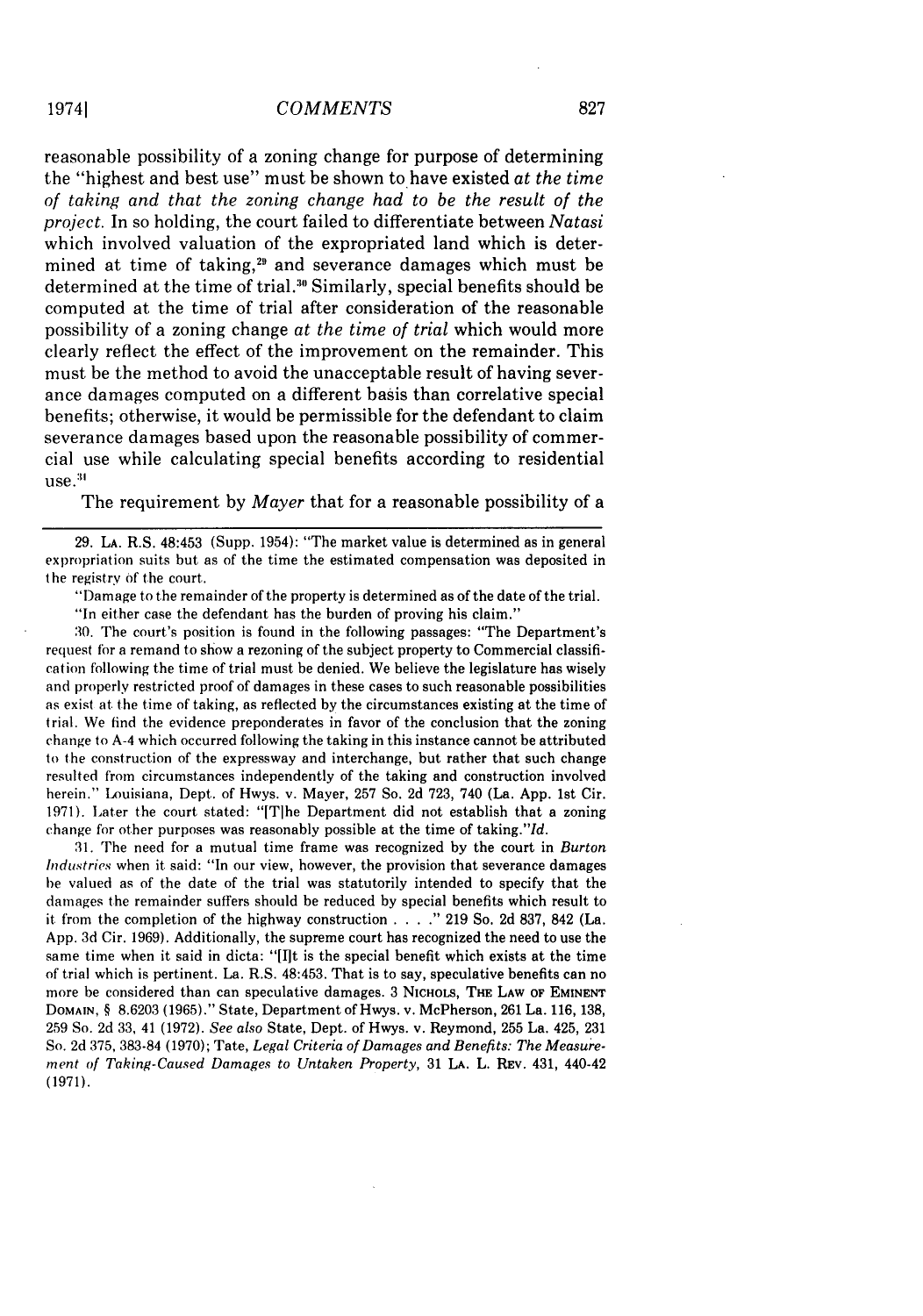zoning change to be considered it must be caused by the project is not logically necessary in all cases. In determining the "highest and best use" for purposes of appraisal, changes caused by the project are excluded in determining the value of land taken.<sup>32</sup> However, for severance damages and their offset, which are computed at time of trial, the project's damage and benefit should be considered with regard to the land's "highest and best use" at that time regardless of the factors influencing the determination of the best use. Thus, the possible or actual zoning change may be a special benefit if caused by the project, but regardless of causation it should be considered in computing the highest and best use of the property which will then be the basis for determining whether the subject property has increased in value disproportionately to the general area.

#### *Tacit Rejection of the Doctrine*

The issue of special benefits has been the subject of two recent supreme court decisions. In *State, Department of Highways v. McPherson*,<sup>33</sup> the state claimed special benefits because (1) the project permitted the defendant to sell dirt from the remainder property to the contractor building the highway and (2) the remainder of the property increased in value because of its location. The court rejected both contentions and awarded severance damages.<sup>34</sup> The claim of

**33.** 261 La. 116, 259 So. 2d 33 (1972). This land was located at the intersection of Interstate 20 and Louisiana Route 577 near Waverly.

For other recent decisions in this area which are not discussed see State, Dept. of Hwys. v. Crow, 286 So. 2d 353 (La. 1973) (no affirmative showing of special benefits by state); State, Dept. of Hwys. v. Hoyt, 284 So. 2d 763 (La. 1973) (severance damages found as a result of more inconvenient access to service station); State, Dept. of Hwys. v. Neyrey, 260 So. 2d 739 (La. App. 4th Cir. 1972) (special benefits found because of location on service roads); State, Dept. of Hwys. v. Brandt, 247 So. 2d 876 (La. App. 2d Cir. 1971) (special benefits found accruing to land located at Interstate 20 interchange in Shreveport-use of comparable sales demonstrated rise in value per square fot); State, Dept. of Hwys. v. Thurman, 231 So. 2d 692 (La. App. 1st Cir. 1970) (special benefit was found to offset any severance damage-benefit was due to land's proximity to city of Bogalusa and its enhanced residential value).

34. Two other issues besides the claim of special benefits as reflected by increases in value confronted the court. The first involved the state's claim of special benefits from the sale of dirt to the contractor building the highway at a price twice the value per acre of the land actually taken. In rejecting this claim the court stated: "Thus, in the case before us where dirt is sold to the contractor from the remainder of McPherson's land and the same contractor and others acquired dirt from other landowners in at least six other locations, in the area of the highway right of way, the benefit is not special to McPherson. It is instead general to those located near the right of way who have the type soil desired and who are willing to sell.

"The lands of six other landowners who sold to the contractors were not affected

<sup>32.</sup> See LA. R.S. 19:9 (1950) at note 3 supra.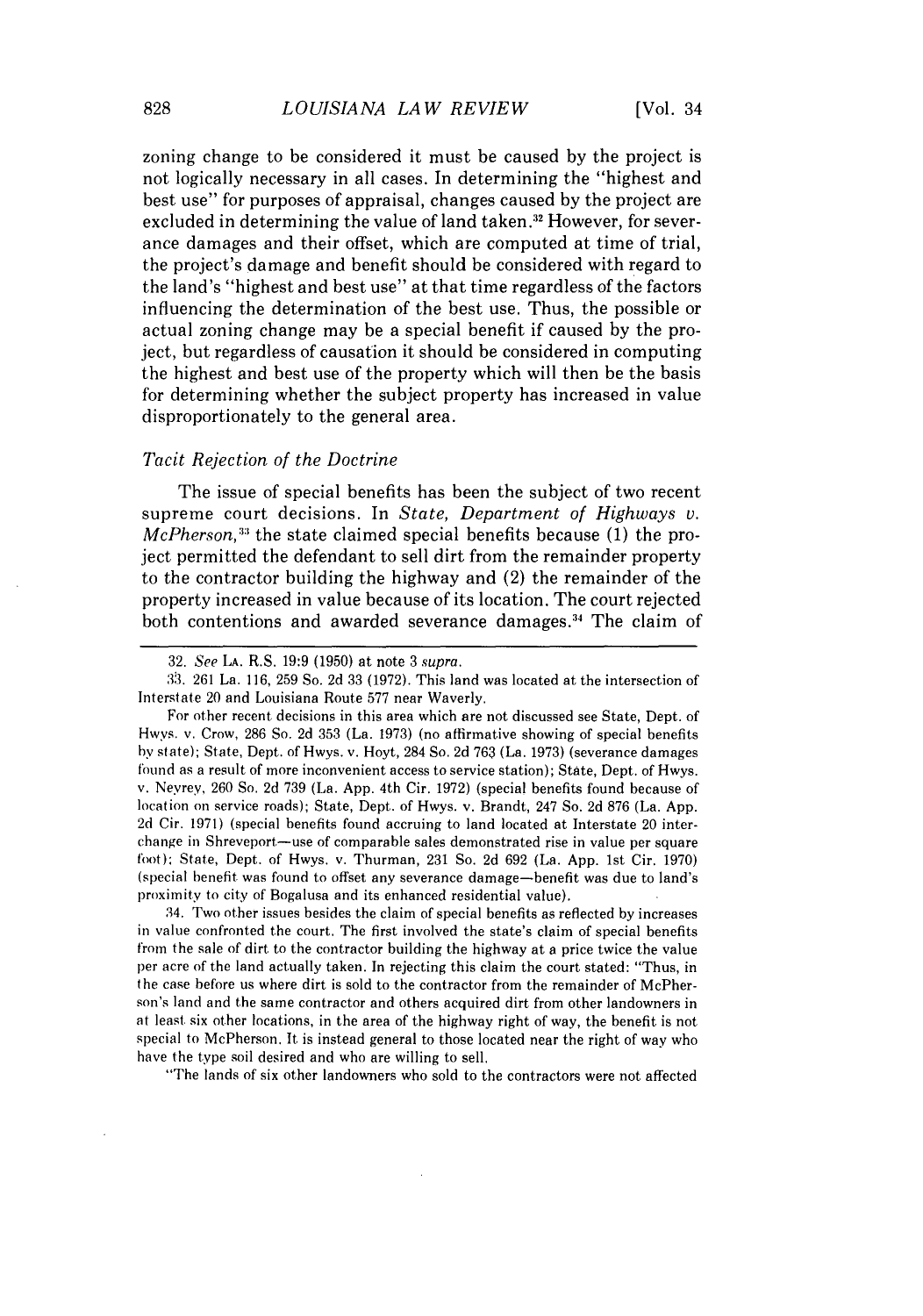increased value was rejected as being too speculative in nature,<sup>35</sup> as benefits were not shown to be a reality at the time of trial. If the court meant that there had not been any increase in the fair market value of the land at the time of trial as a result of its location, then its conclusion is not questionable. To read the decision as requiring that the benefit be in actual existence at time of trial would produce a decision in contradiction to prior jurisprudence. It is rare that the benefit will immediately occur; the potential need only be sufficiently definite to permit valuation. By looking to what a willing buyer would pay a willing seller, the courts have permitted increases in market value to be used as one method to indicate that special benefits will

by expropriation and were not damaged by the highway construction. Therefore no deduction can be made from the price they received for the dirt sales. Under these circumstances justice does not require that McPherson put back a substantial part of the amount realized from his dirt sale to offset severance damages to his property. To permit such an offset would be to compel McPherson to bear a greater proportion of the cost of the public improvement than others." 261 La. at 136, 259 So. 2d at 40.

This reasoning seems to ignore two factors in favor of the state. First, the causal relationship is more than that of project and demand for dirt. The defendant was able to receive an artificially high price because his dirt was adjacent to the project which eliminated any transportation expense to the contractor. This benefit allowed the defendant to collect for the dirt a price twice what he was paid per acre for land actually expropriated. Secondly, any existing equity in favor of the defendant was rebutted by the fact that the severance damages being claimed by the defendant were in fact caused by the excavation for the dirt as pointed out by the dissent: "But conceding that we are faced with contradictions in regard to severance damage to the north, we have the answer by the landowner himself through the clear, unequivocal testimony of his expert Williams. Williams negates absolutely, positively, and categorically the testimony of the landowner's other appraiser, Sevier, and the engineer. According to Williams, the only damage to the north remainder is that caused by the landowner when he allowed 12 acres of the north remainder to be excavated to fulfill his contract for the sale of dirt. Williams' expert conclusion is that the partial taking in no manner adversely affected the north remainder, and that the north remainder suffered no severance damage. *Id.* at 147-48, 259 So. 2d at 44.

The second issue involved the cost of constructing a bridge under the "cost-tocure" approach of severance damage computation. Here the majority used both the cost-to-cure approach and the before-and-after market value test without regard to the fact that the after value by definition includes the effect of the splitting of the land into two tracts without a bridge permitting transit between the two. Therefore, the landowner's after valuation of the remaining land was reduced as a result of this defect (thus increasing the difference between the before and after which is the severance damage) while compensation was being paid to correct this defect; in effect, a double recovery. *See* State, Dept. of Hwys. v. Mason, 254 La. 1035, 229 So. 2d 89 (1969) (which states that the "cost-to-cure" approach in determining damages should be used only in most unique situations).

35. The court stated: "Thus, no enhancement in value to the land surrounding the interchange having been shown as of the date of the trial, the speculation that an increase in value is forthcoming cannot be considered in mitigation of damages to the remainder. Nichols, § 8.6201." *Id.* at 138-39, 259 So. 2d at 41.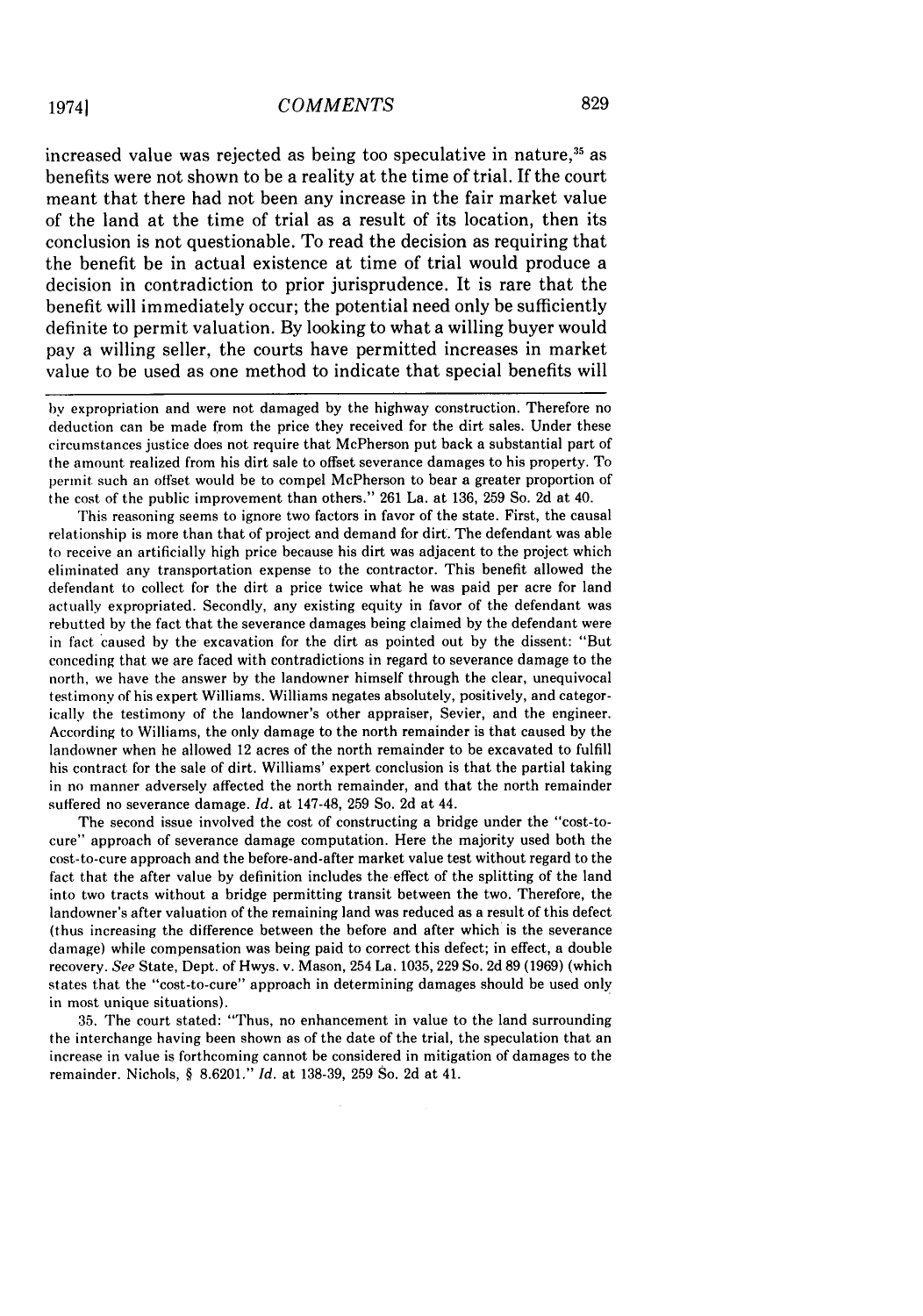be actually experienced.<sup>36</sup> Fluctuations in the market value will compensate for the "Imlany circumstances [thatl could occur before the highway is completed which would prevent the predicted enhancement of value.'' $^{\text{37}}$  To require an actual realization of a benefit would permit an owner to have his property double in value because of the location of an exit ramp and avoid special benefits by saying that he has neither sold the property nor has the ramp been constructed.

Finally, the court makes the following statement which casts doubt on the entire doctrine of special benefits:

Aside from the speculative character of the values at the interchange, another factor enters into the resolution of this issue. The record does not adequately establish that the benefit to accrue to McPherson's property in the event of an increase in the value of lands at the interchange will be a special benefit. As the testimony of the Department's own witnesses disclose [sicl, the enhancement in value will not be peculiar to McPherson's property *alone.* To a diminishing extent, the property from the immediate vicinity of the interchange and for a distance therefrom along Highway 577 will also benefit when the interchange is completed should a benefit in fact result.

Except for the McPherson property and one other tract, the other property to be benefited by completion of the interchange is unaffected by expropriation and it will be damaged by the construction of the highway. In other words, in this neighborhood, all property will be enhanced but only McPherson must pay now by offset for a future speculative benefit. We think not.<sup>38</sup>

The court in the first paragraph seems to have come full circle from *Grey* which recognized that although there may be varying degrees of increased value in the vicinity of the project, certain tracts of land would still benefit specially as a result of their location. The implication in *McPherson* is that the court now considers there to be only one type of benefit caused by a project: either general or special. Furthermore, the state must prove that the enhancement in value is peculiar to the defendant *alone* which in effect destroys the distinction between general and special except in the rarest circumstances. The effect of such a result is to discard the entire prior jurisprudence constructed upon *Grey* and its progeny.

*<sup>:16.</sup>* See. e.g., State, Dept. of Hwys. v. Brandt, 246 So. 2d 876 (La. App. 2d Cir.

<sup>1971):</sup> State, Dept. of Hwys. v. Mouledous, 200 So. 2d 384 (La. App. 3d Cir. 1967). **:17.** State, Dept,. of Hwys. v. McPherson, 261 la. 116, 139, 259 So. 2d 33, 41 (1972).

<sup>38.</sup> **Id.** at 139-40. 259 So. 2d at 41. (Emphasis added.)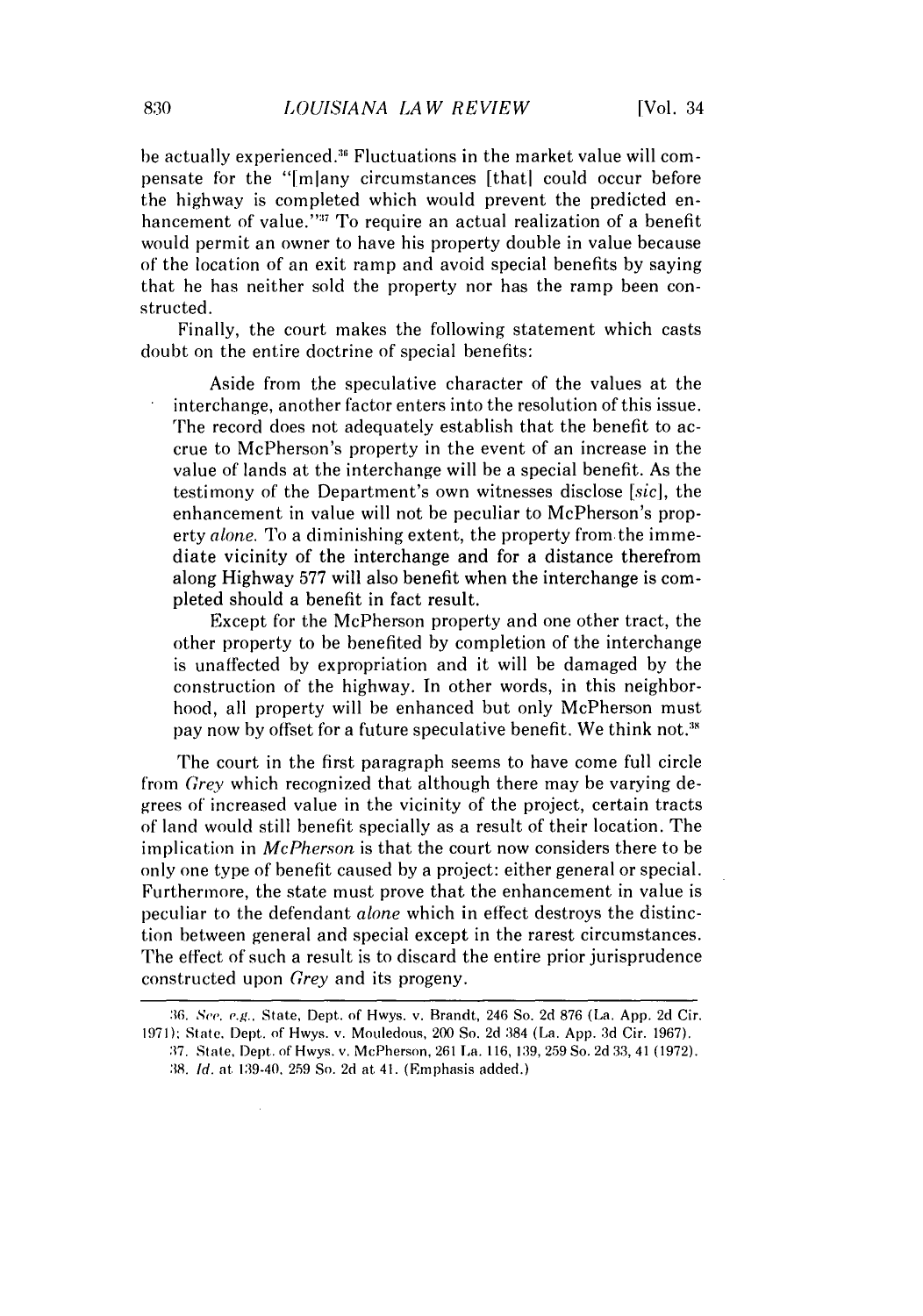831

Furthermore, *McPherson* seriously erodes the entire special benefits doctrine by questioning the equity basis upon which *Grey* is founded. *Grey* and decisions of other states considered it inequitable and illogical for a landowner to claim that his remaining property was damaged by the taking when in fact the property had increased in value as a result of the project precipitating the severance. The courts following the rationale of *Grey* refused to countenance such a windfall at the expense of the public.

Subsequent to *McPherson* the supreme court confronted the issue in *State, Department of Highways v. Trippeer Realty Corporation:* and in terms not wholly consistent with *McPherson* further narrowed the application of special benefits. In reversing the First Circuit's finding of special benefits based upon comparable sales, the court made the following statement:

While the Highway Department's experts, for differing reasons, testified to particular enhancement in value of the defendant's property because of its proximity to the interchange, defendant's experts on the contrary testified that defendant's property enjoyed no greater benefit than other properties in the vicinity of the interchange (perhaps even less because of the disadvantages of a portion of the property being placed off the Airline Highway and on a frontage road); and that *all such enhancement* along the Airline Highway near the interchange was not identifiably the consequence of proximity to the interchange so much as general appreciation as a consequence of the coming of the highway."'

The requirement that all enhancement to the frontage owners be shown to be special clearly contradicts *McPherson* which would require that the benefit to the affected property be shown peculiar to it alone and not shared by any other tract of land. Additionally, *Trippeer* ignores the original jurisprudence which clearly concedes that part of any enhancement will be general but that the existence of general benefits does not exclude special benefits to the property. In the future, the expropriating authority must either show that the benefit inures exclusively to one piece of property alone in order to claim an offset under *McPherson,* or that all the project benefits experienced by the frontage owners were not shared by the community in order to be entitled to an offset under *Trippeer.*

The movement by the Louisiana courts has been to discard the principles of *Grey* by narrowing extremely its application or rejecting

<sup>39. 276</sup> So. 2d 315 (La. 1973).

<sup>40.</sup> *Id.* at 321-22.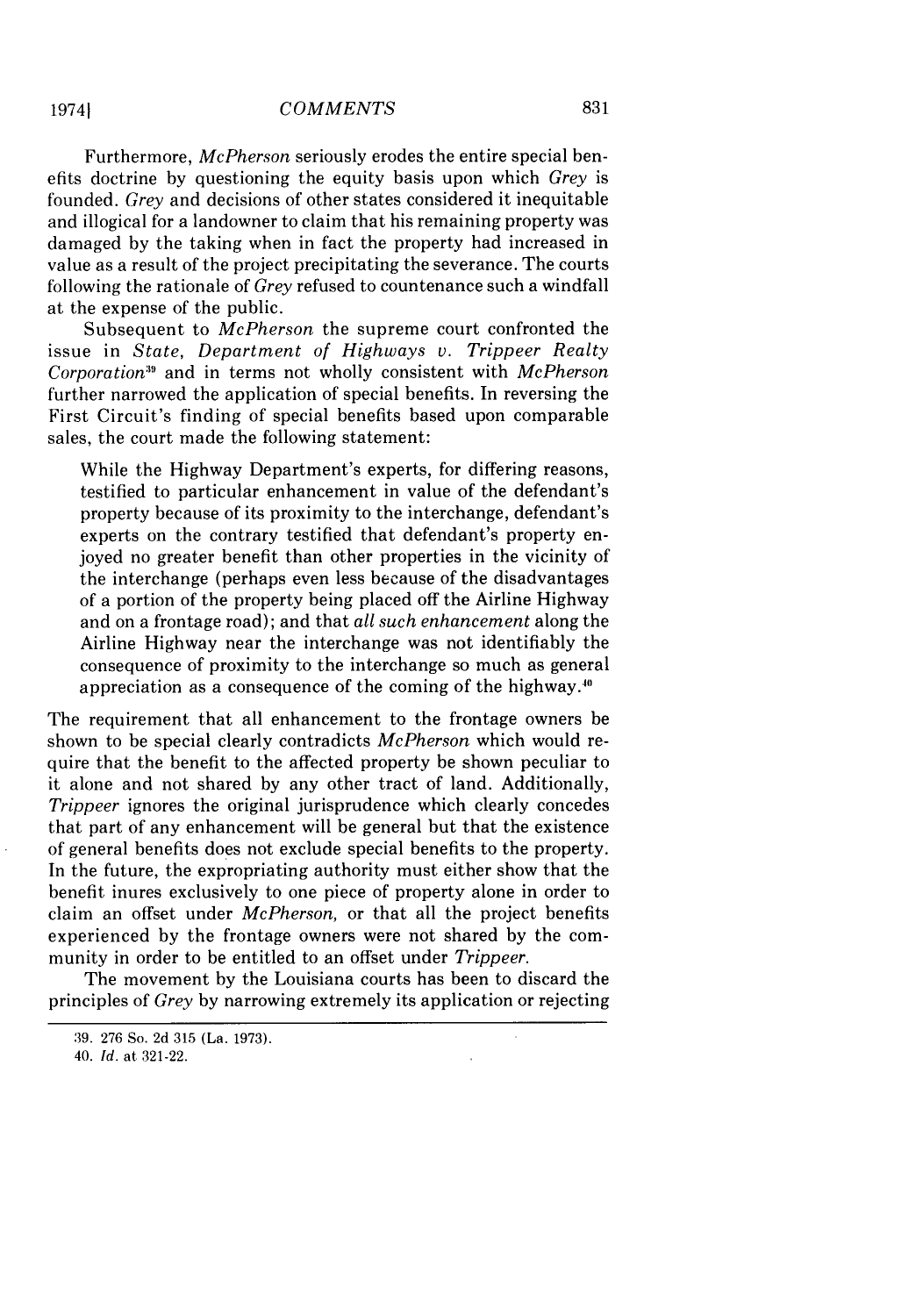it *sub silentio.* Additionally, Justice Summers in *McPherson<sup>41</sup>* questions the equity basis of *Grey* by arguing that it is inequitable through the offset of special benefits to make the landowner whose property is taken from him bear a greater burden than that borne by his neighbors who have not suffered any loss and have benefited from the project. This position is contrary to the opinion of commentators $^{42}$ and courts **1:1** which have reconsidered the doctrine. The more logical rule is to offset *all* benefits. This would permit the use of the beforeand-after test of valuation to determine the compensation due for damages to the remainder. Such a test is easier to apply than the Louisiana two-step procedure of characterization and valuation; it merely calls for a valuation of the remainder before the project and after the project." In determining the fair market value of the prop-

42. See, e.g., Bishop & Phelps, *Enhancement in Condemnation* Cases, **VALUATION** FOR EMINENT **DOMAIN** 104 (E. Rams ed. 1973); Peacock, The Offset of Benefits Against *Losses in Eminent Domain Cases in Texas: A Critical Appraisal,* 44 TEXAS L. REV. 1564 (1966). It was suggested that "Texas courts give careful consideration to adopting the Louisiana rule that a superhighway presumptively confers a special benefit where the market value abutting land is increased." *Id.* at 1582; Haar & Hering, *The Determination of Benefits in Land Acquisition,* 51 **CALIF.** L. REV. 833 (1963); Bishop & Phelps, *Enhancement in Condemnation Cases,* 13 **ALA.** L. REv. 123 (1960).

43. Bishop and Phelps report that: "An analysis of decisions throughout the country indicates a tendency by courts to expand the definition and application of special benefits to include virtually all benefits accruing to the remaining property-a tendency to look to the actual market value of the property as affected by the improvement." Bishop & Phelps, *Enhancement in Condemnation Cases,* in **VALUATION FOR** EMINENT **DOMAIN** 104, 112 (E. Rams ed. 1973). For an extensive discussion of the .jurisprudence see *State v. Bailey,* 212 Ore. 261, 319 P.2d 906 (1957). In *Bailey,* the Oregon supreme court yielded to the weight of authority and followed the rule adopted by *Grev* permitting the offset of special damages only. However, the Oregon court adopted the doctrine of special benefits reluctantly, as it stated that the more preferable and logical rule was to offset all benefits. Additionally, the court gave an expansive meaning to the term "special benefits."

Additionally, the New Mexico supreme court in *Board of Comm'rs. of Dona Ana County v. Gardner,* 57 N.M. 478, 483-84, **260 P.2d** 682, 685 (1953) stated: "The trend throughout the nation is toward considering *all* benefits in the determination of damages in condemnation cases. This trend is nurtured by the policy of the state in trying to bring down excessive costs of rights-of-way so as to make the money appropriated and available for roads and other public improvements go as far as possible. It is possibly due also to some extent to a gradually changing concept of the sacred character of real property ownership which thus gradually is altering the basic theory of 'just compensation' in condemnation cases."

44. The greater ease in application is now even more important in light of the new constitution which guarantees a trial by jury in expropriation cases. Such a test would require the jury to make only two valuations of the remainder land based upon two distinct periods; that is, at the time of trial without considering the project and with

<sup>41.</sup> *See also* Tate, *Legal Criteria of Damages and Benefits-The Measurement of Taking-Caused* Damages to Untaken *Property,* 31 **LA.** L. REV. 431 (1971).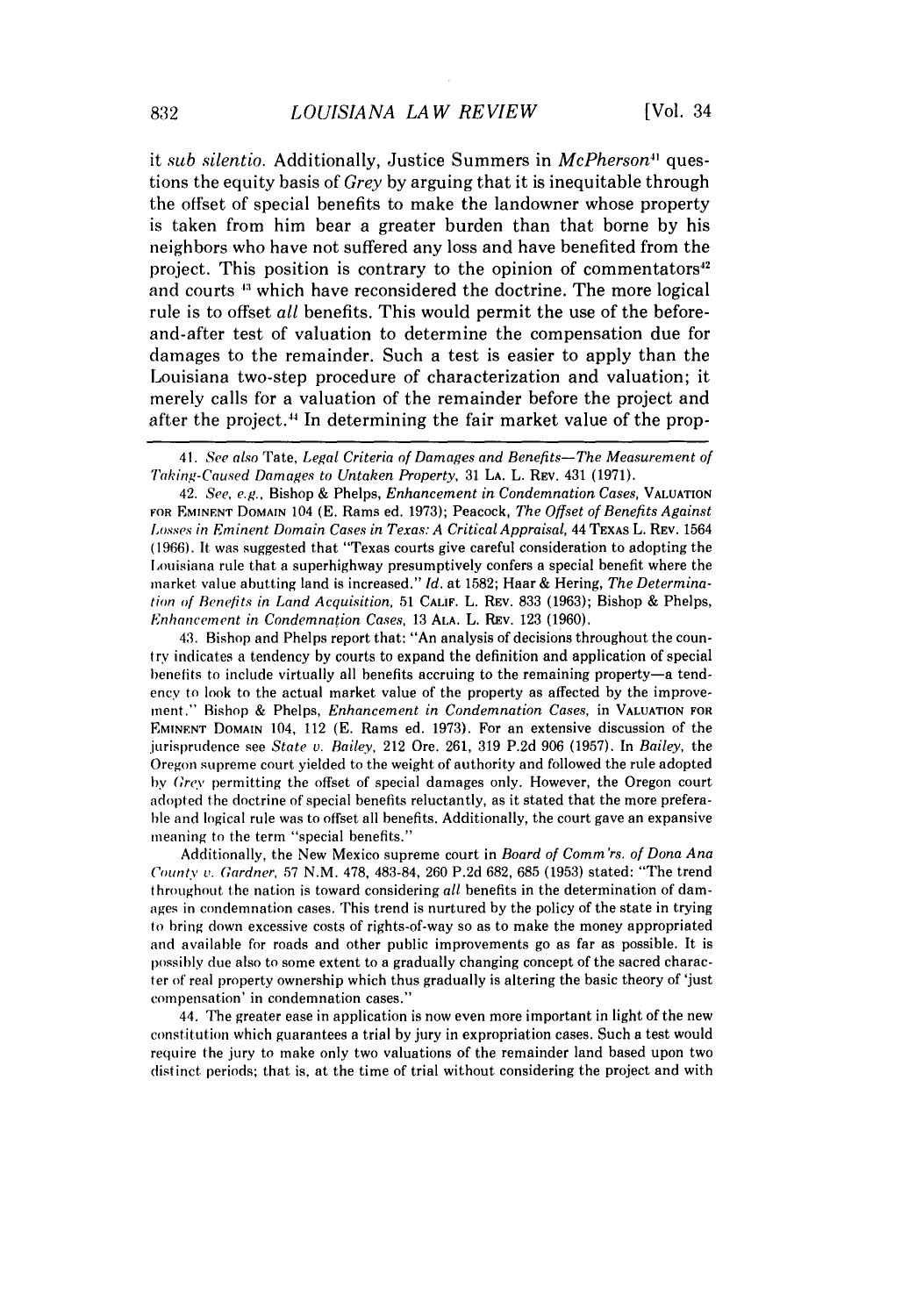erty strictly on the basis of before and after the project, all the various factors of damage, benefit, speculativeness and possibilities of changes in use, are placed into the crucible of the "fair market value." The result would be eminently fair because a person cannot claim that his property has been damaged when in reality the market price has not been decreased.<sup>45</sup>

There would not seem to be any constitutional impediment to the adoption of such a rule. In fact, in attempting to evaluate severance damages only, the courts have followed this procedure." The difference in fair market values is made complete by including in the computation of the "after" market value, the effects of the project on the value; that is, actual fair market value. If the court insisted that general benefits not be included as an offset, the deduction could be by a percentage. It would not be difficult to ascertain with some specificity the average percent increase in value accruing to all the property of the community as a result of the project.<sup>47</sup> This percent of increase attributable to general benefits would then be deducted from the "after" market value for comparison with the "before" value to determine the amount of damage. The definition of "general" as postulated in *Grey* would provide an adequate base to compute a sufficiently representative factor and would follow *Grey's* prescription that all benefits except general benefits *(i.e.,* everything in excess) should be offset.

The recently enacted state constitution provides that a landowner be compensated for "the full extent of his loss" as a result of expropriation.<sup>48</sup> This would seem to provide impetus to discarding the general-special distinction which has heretofore troubled the-courts. If the landowner is to be made whole for his entire loss, equity would require that all accruing benefits of the project be offset in determin-

46. "It is well settled in our jurisprudence that the damages allowable under Section 2 of Article I of the Constitution of 1921, resulting from expropriation of property rights, is the difference between the market value of the property for sale or rental purposes immediately before and immediately after expropriation. State, Dept. of Hyws. v. Central Realty Invest. Co., 238 La. 965, 978, 117 So. 2d 261, 265 (1960).

47. *See.* e.g., Michigan Wisconsin Pipeline Co. v. Sugarland Devel. Corp., 221 So. 2d 593 (La. App. 3d Cir. 1969). The court found that high pressure gas pipeline depreciated the value of nearby land by 30 percent. In State, Dept. of *Hwys.* v. *Trippeer* Realtv Corp., 256 So. 2d 683 (La. App. 1st Cir. 1971) (The court found 35 percent of the increase in value attributable to special benefits. The finding of any special benefits was later reversed.

48. See note 2 supra.

the entire effect of the project considered. The loss for which compensation would then he due would be the difference in value, if any.

<sup>45.</sup> *See* Haar and Hering, *The Determination* of *Benefits in Land Acquisition,* <sup>51</sup> **CALIF.** L. REV. 833, 868-81 (1963).